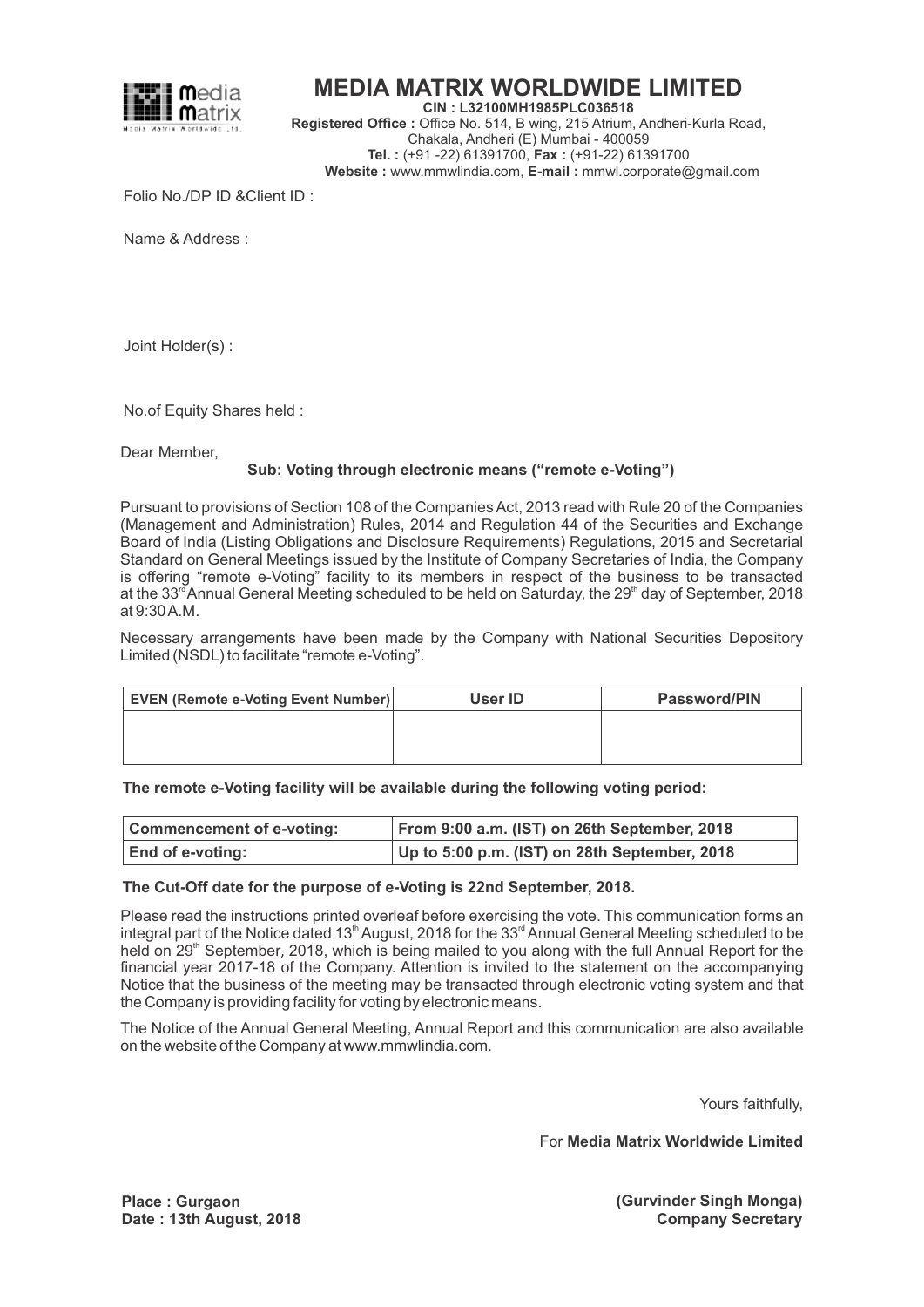#### **Process and Manner for members opting for e-Voting is as under:-**

- In compliance with provisions of Section 108 of the Companies Act, 2013, Rule 20 of the Companies (Management and Administration) Rules, 2014 as amended by the Companies (Management and Administration) Amendment Rules, 2015 and Regulation 44 of the Securities and Exchange Board of<br>India (Listing Obligations and Disclosure Requirements) Regulations, 2015 and Secreta considered at the Annual General Meeting (AGM) by electronic means and the business may be transacted through e-Voting Services. The facility of casting the votes by the members using an electronic voting system from a place other than venue of the AGM ("remote e-Voting") will be provided by National Securities Depository Limited (NSDL).
- II. The facility for voting through poll paper shall be made available at the AGM and the members attending the meeting who have not cast their vote by remote e-Voting shall be able to exercise their right at the meeting through poll paper.
- III. The members who have cast their vote by remote e-Voting prior to the AGM may also attend the AGM but shall not be entitled to cast their vote again.
- IV. The remote e-Voting period commences on 26<sup>th</sup> September, 2018 (9:00 a.m.) and ends on 28<sup>th</sup> September, 2018 (5:00 p.m.). During this period members of the Company, holding shares either in physical form or in dematerialized form, as on the cut-off date of 22<sup>nd</sup> September,<br>2018, may cast their vote by remote e-Voting. The remote e-Voting mo resolution is cast by the member, the member shall not be allowed to change it subsequently.
- V. The process and manner for remote e-Voting are as under:
- A. The procedure to login to e-Voting website consists of two steps as detailed hereunder:
	- **Step 1 : Log-in to NSDLe-Voting system**
- 1. Visit the e-Voting website of NSDL. Open web browser by typing the following URL: https://www.evoting.nsdl.com/.
- 2. Once the home page of e-Voting system is launched, click on the icon "Login" which is available under 'Shareholders' section.
- 3. A new screen will open. You will have to enter your User ID, your Password and a Verification Code as shown on the screen. Alternatively, if you are registered for NSDL eservices i.e. IDEAS, you can log-in at https://eservices.nsdl.com/ with your existing IDEAS login. Once you log-in to NSDL<br>eservices after using your log-in credentials, click on e-Voting and you can
- 4. Your User ID details will be as per details given below :
- a) For Members who hold shares in demat account with NSDL: 8 Character DP ID followed by 8 Digit Client ID (For example if your DP ID is In300\*\*\*<br>and Client ID is 12\*\*\*\*\*\* then your user ID is IN300\*\*\*12\*\*\*\*\*).
- **b)** For Members who hold shares in demat account with CDSL: 16 Digit Beneficiary ID (For example if your Beneficiary ID is 12\*\*\*\*\*\*\*\*\*\*\*\*\*\*\* then your user ID is  $12***$
- **c) For Members holding shares in Physical Form:** EVEN Number followed by Folio Number registered with the company (For example if folio number is 001\*\*\* and EVEN is 101456 then user ID is 101456001\*\*\*).
- 5. Your password details are given below:
- a. If you are already registered for e-Voting, then you can use your existing password to login and cast your vote.
- b. If you are using NSDL e-Voting system for the first time, you will need to retrieve the 'initial password' which was communicated to you. Once you retrieve your 'initial password', you need to enter the 'initial password' and the system will force you to change your password.
- c. How to retrieve your 'initial password'?
- i. If your email ID is registered in your demat account or with the company, your 'initial password' is communicated to you on your email ID. Trace the email sent to you from NSDL from your mailbox. Open the email and open the attachment i.e. a .pdf file. Open the .pdf file. The password to open the .pdf file is your 8 digit client ID for NSDL account, last 8 digits of client ID for CDSL account or folio number for shares held in physical form. The .pdf file contains your 'User ID' and your 'initial password'.
- ii. If your email ID is not registered, your 'initial password' is communicated to you on your postal address.
- 6. If you are unable to retrieve or have not received the "Initial password" or have forgotten your password:
- a. Click on "Forgot User Details/Password?" (If you are holding shares in your demat account with NSDL or CDSL) option available on www.evoting.nsdl.com.
- b. "Physical User Reset Password?" (If you are holding shares in physical mode) option available on www.evoting.nsdl.com.
- c. If you are still unable to get the password by aforesaid two options, you can send a request at evoting@nsdl.co.in mentioning your demat account number/folio number, your PAN, your name and your registered address.
- 7. After entering your password, tick on Agree to "Terms and Conditions" by selecting on the check box.
- 8. Now, you will have to click on "Login" button.
- 9. After you click on the "Login" button, Home page of e-Voting will open.
- **Step 2 : Cast your vote electronically on NSDLe-Voting system.**
- 1. After successful login at Step 1, you will be able to see the Home page of e-Voting. Click on e-Voting. Then, click on Active Voting Cycles.
- 2. After click on Active Voting Cycles, you will be able to see all the companies "EVEN" in which you are holding shares and whose voting cycle is in active status.
- 3. Select "EVEN" of the Company.
- 4. Now you are ready for e-Voting as the Voting page opens.
- 5. Cast your vote by selecting appropriate options i.e. assent or dissent, verify/modify the number of shares for which you wish to cast your vote and click on "Submit" and also "Confirm" when prompted.
- 6. Upon confirmation, the message "Vote cast successfully" will be displayed.
- 7. You can also take the printout of the votes cast by you by clicking on the print option on the confirmation page.
- 8. Once you confirm your vote on the resolution, you will not be allowed to modify your vote.
- 9. Institutional shareholders (i.e. other than individuals, HUF, NRI etc.) are required to send scanned copy (PDF/JPG Format) of the relevant Board Resolution/ Authority letter etc. who are authorized to vote, to the Scrutinizer through e-mail to scrutinizer@mmwlindia.com with a copy marked to evoting@nsdl.co.in
- 10. It is strongly recommended not to share your password with any other person and take utmost care to keep your password confidential. Login to the e-voting website will be disabled upon five unsuccessful attempts to key in the correct password. In such an event, you will need to go through the "Forgot User Details/Password?" or "Physical User Reset Password?" option available on www.evoting.nsdl.com to reset the password.
- 11 In case of any queries, you may refer the Frequently Asked Questions (FAQs) for Members and remote e-voting user manual for Members available at the download section of www.evoting.nsdl.com or call on toll free no.: 1800-222- 990 or contact Ms. Pallavi Mhatre, Assistant Manager, National Securities Depository Ltd., Trade World, 'A' Wing, 4th Floor, Kamala Mills Compound, Senapati Bapat Marg, Lower Parel, Mumbai - 400 013, at the designated email address : pallavid@nsdl.co.in/ evoting@nsdl.co.in or at telephone no. +91 22 24994545 who will also address the grievances connected with the voting by electronic means. Members may also write to the Company Secretary at the email address: mmwl.corporate@gmail.com
- 12. You can update your mobile number and email Id in the user profile details of the folio which may be used for sending communication(s) regarding NSDLe-voting system in future.
- VI. The voting rights of members shall be in proportion to their shares of the paid up equity share capital of the Company as on the **"Cut-off date"** of 22<sup>nd</sup>, September, 2018.
- VII. Any person, who acquires shares of the Company and become member of the Company after dispatch of the notice and holding shares as of the<br>**"Cut-off date**" i.e. 22<sup>nd</sup>, September, 2018, may obtain the login ID and pas mmwl.corporate@gmail.com and RTAat sharexindia@vsnl.com
- VIII. Aperson, whose name is recorded in the Register of Members or in the Register of Beneficial Owners maintained by the depositories as on the cut-off date only shall be entitled to avail the facility of remote e-Voting as well as voting at the AGM through poll paper.
- IX. M/s MZ & Associates, Company Secretaries has been appointed as the Scrutinizer to scrutinize the poll and remote e-Voting process in a fair and transparent manner.
- X. The Chairman of the Meeting shall, at the AGM, at the end of discussion on the resolutions on which voting is to be held, allow voting with the assistance of scrutinizer, by use of "Polling Paper" for all those members who are present at the AGM but have not cast their votes by availing the remote e-Voting facility.
- XI. The Scrutinizer shall after the conclusion of voting at the AGM, will first count the votes cast at the meeting and thereafter unblock the votes cast through remote e-Voting in the presence of at least two witnesses not in the employment of the Company and shall make, not later than two days of the conclusion of the AGM, a consolidated scrutinizer's report of the total votes cast in favour or against, if any, to the Chairman of the Meeting or a person authorized by him in writing, who shall countersign the same and declare the result of the voting forthwith.
- XII. The Results declared alongwith the report of the Scrutinizer shall be placed on the website of the Company www.mmwindia.com and on the website of<br>NSDL immediately after the declaration of result by the BSE Limited
- XIII. Subject to receipt of requisite number of votes, the Resolutions shall be deemed to be passed on the date of Annual General Meeting i.e. 29<sup>th</sup> September,2018.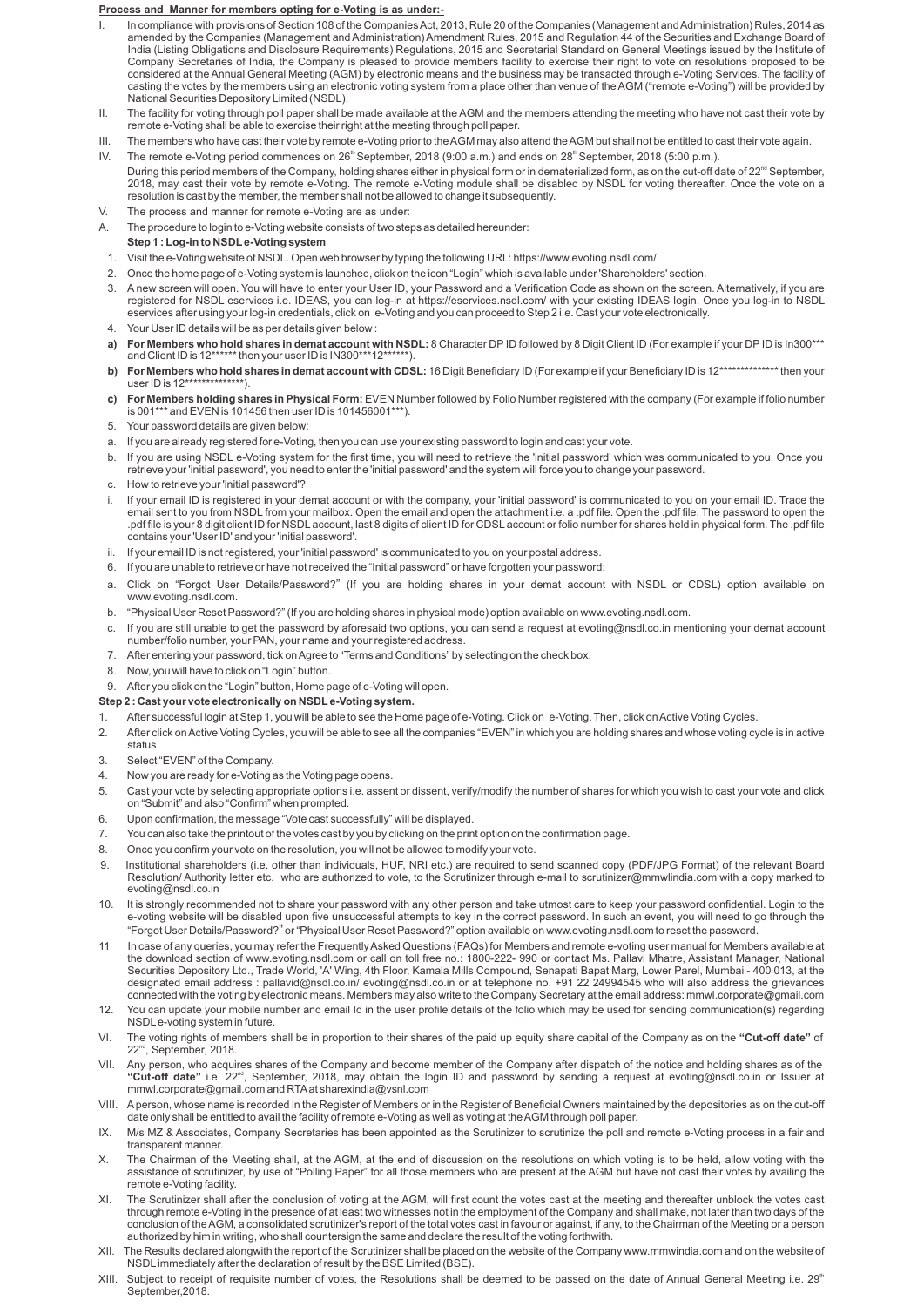

## **Media Matrix Worldwide Limited**

**Regd. Office:** Office No.514, B Wing, 215 Atrium, Andheri-Kurla Road, Chakala, Andheri (E), Mumbai-400059 **Telephone:** +91-22-61391700, Fax: +91-22-61391700 **Email:** mmwl.corporate@gmail.com, **Website:** www.mmwlindia.com **Corporate Identity Number:** L32100MH1985PLC036518

## **NOTICE**

Notice is hereby given that the 33rd Annual General Meeting (AGM) of the Members of Media Matrix Worldwide Limited will be held on Saturday, the 29th day of September, 2018 at 9:30 A.M. at the Flat No. 155, 15th Floor, Mittal Court, A Wing, Nariman Point, Mumbai-400021 to transact the following businesses:

#### **Ordinary Business:**

- 1. **To receive, consider and adopt** (a) The Audited Financial Statements of the Company for the financial year ended 31st March, 2018, the reports of the Board of Directors and Auditors thereon; and (b) The Audited Consolidated Financial Statements of the Company for the financial year ended 31st March, 2018 and the reports of the Auditors thereon and in this regard to consider and if thought fit, to pass, with or without modification(s), the following resolution as an Ordinary Resolution:
	- a) **"RESOLVED THAT** the Audited Financial Statements of the Company for the financial year ended 31st March, 2018 and the reports of the Board of Directors and Auditors thereon as laid before this meeting be and are hereby, received, considered and adopted.
	- b) **RESOLVED FURTHER THAT** the Audited Consolidated Financial Statement of the Company for the financial year ended 31st March, 2018 and the reports of Auditors thereon as laid before this meeting be and are hereby, received, considered and adopted."
- 2. To appoint a Director in place of Shri Sandeep Jairath (DIN: 05300460), who retires by rotation at this Annual General Meeting and being eligible offers himself for re-appointment and in this regard to consider and if thought fit, to pass, with or without modification(s), the following resolution as an Ordinary Resolution:.

**"RESOLVED THAT** Shri Sandeep Jairath (DIN: 05300460), who retires by rotation and being eligible offers himself for appointment be and is hereby re-appointed as a Director of the Company."

3. To appoint Auditors and fix their remuneration and in this regard to consider and if thought fit, to pass, with or without modification(s), the following resolution as an Ordinary Resolution:

**"RESOLVED THAT** pursuant to provisions of Section 139, 142 and all other applicable provisions of Companies Act, 2013 read with Companies (Audit & Auditors) Rules, 2014 including any statutory modification(s) or re-enactment(s) thereof for the time being in force, Khandelwal Jain & Co., Chartered Accountants (Firm Registration No. 105049W) be and is hereby appointed as Statutory Auditors of the Company, to hold office from the conclusion of 33rd Annual General Meeting till the conclusion of the 34th Annual General Meeting of the Company at such remuneration as shall be fixed by the Board of Directors of the Company."

#### **Special Business:**

4. To appoint Smt. Bela Banerjee (DIN: 07047271) as a Non-Executive Director of the Company and in this regard to consider and if thought fit, to pass, with or without modification(s), the following resolution as an Ordinary Resolution:

**"RESOLVED THAT** pursuant to applicable provisions of the Companies Act, 2013 and rules made thereunder (including any statutory modification(s) or re-enactment(s) thereof for the time being in force) and the Securities and Exchange Board of India (Listing Obligations and Disclosure Requirements) Regulations, 2015, Smt. Bela Baneerjee (DIN: 07047271), be and is hereby appointed as a Non-Executive Director of the Company, liable to retire by rotation w.e.f. 29th September, 2018.

**RESOLVED FURTHER THAT** the Board of Directors of the Company be and is hereby authorised to do all such acts, deeds, matters and things and take all such steps as may be necessary, proper or expedient to give effect to this resolution."

5. To appoint Shri Aasheesh Verma (DIN: 08199653) as an Independent Director of the Company and in this regard to consider and if thought fit, to pass, with or without modification(s), the following resolution as an Ordinary Resolution:

**"RESOLVED THAT** pursuant to the provisions of Section 149, 152, 160 read with Schedule IV and all other applicable provisions of the Companies Act, 2013 and the Companies (Appointment and Qualification of Directors) Rules, 2014 (including any statutory modification(s) or re-enactment thereof for the time being in force) and Regulation 17 of the Securities and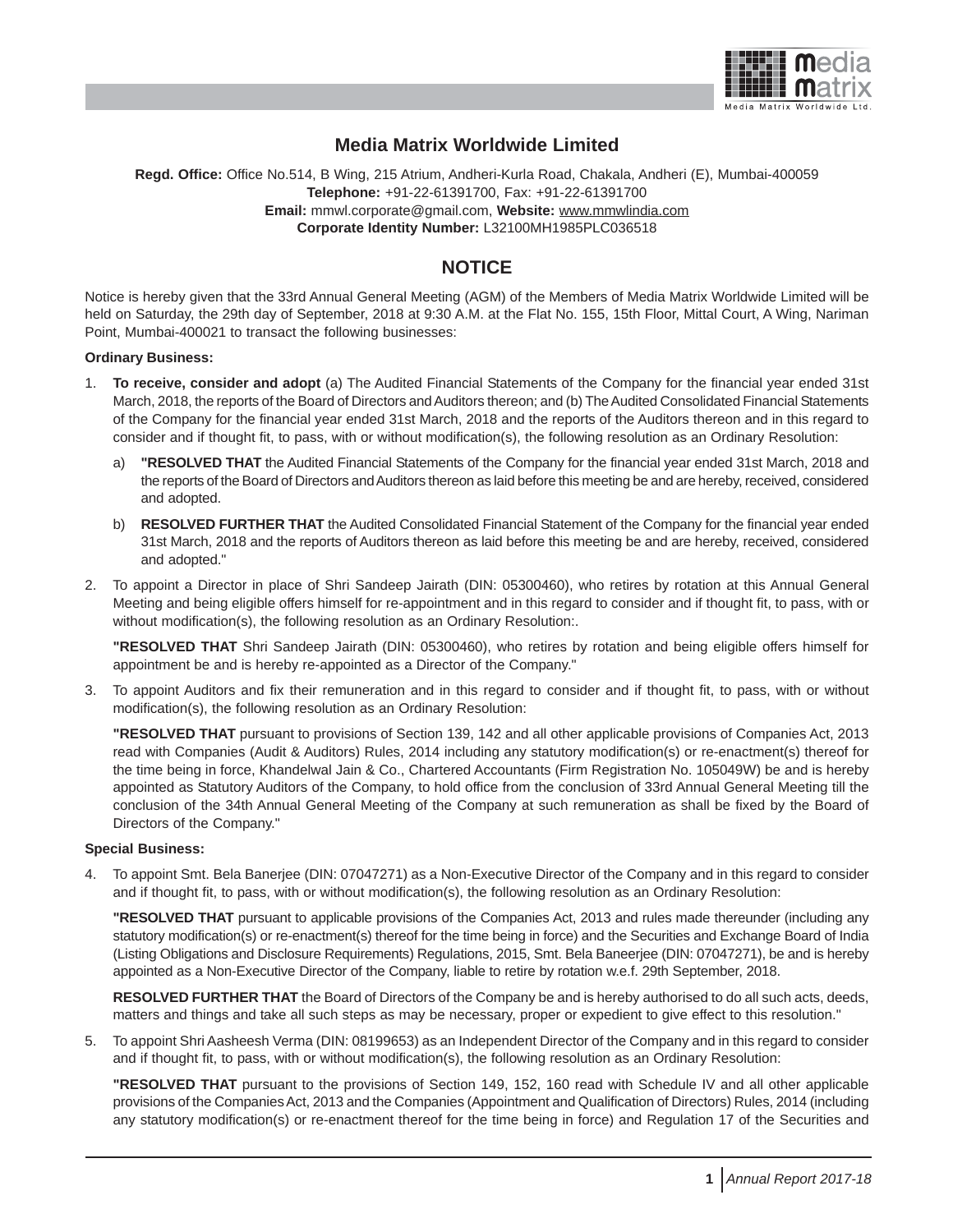

Exchange Board of India (Listing Obligations and Disclosure Requirements) Regulations, 2015, Shri Aasheesh Verma (DIN:08199653), who was appointed as an additional director in the category of Independent Director not liable to retire by rotation and whose term expires at this Annual General Meeting and in respect of whom the Company has received a notice in writing under Section 160 of the Companies Act, 2013 from a member proposing his candidature for the office of Director, be and is hereby appointed as an Independent Director of the Company to hold office for 5 (five) consecutive years for a term w.e.f. 13th August, 2018 upto 12th August, 2023."

6. Appointment of Shri Sunil Batra (DIN: 02188254) as a Director of the Company and in this regard to consider and, if thought fit, to pass, with or without modification(s), the following Resolution as an **Ordinary Resolution:**

**"RESOLVED THAT** pursuant to the provisions of Section 152, 160 and any other applicable provisions of the Companies Act, 2013 ("Act") and the Rules made there under (including any statutory modification(s) or re-enactments thereof for the time being in force), SEBI (Listing Obligations and Disclosure Requirements) Regulations, 2015 (hereinafter referred to as 'Listing Regulations'), Shri Sunil Batra (DIN : 02188254) who was appointed as an Additional Director in the category of Non-Executive Director of the Company by the Board of Directors at its meeting held on 31st January, 2018 and whose term of office expires at this Annual General Meeting (AGM) and in respect of whom the Company has received a notice in writing under Section 160 of the Companies Act, 2013 from a member proposing his candidature for the office of Director, be and is hereby appointed as a Director of the Company, liable to retire by rotation".

Andheri-Kurla Road, Chakala Andheri (E), Mumbai-400059

Place: Gurgaon

**Registered Office: By order of the Board** Office No.514, B wing, 215 Atrium **For Media Matrix Worldwide Limited For Media Matrix Worldwide Limited** 

Date: 13th, August, 2018 **(Gurvinder Singh Monga)** Company Secretary Membership No. ACS 25201

#### **NOTES:**

1. **A MEMBER ENTITLED TO ATTEND AND VOTE AT THE ANNUAL GENERAL MEETING IS ENTITLED TO APPOINT A PROXY TO ATTEND AND VOTE ON A POLL INSTEAD OF HIMSELF AND THE PROXY NEED NOT BE A MEMBER OF THE COMPANY. A BLANK FORM OF THE PROXY IS ENCLOSED. THE INSTRUMENT APPOINTING THE PROXY SHOULD, HOWEVER, BE DEPOSITED AT THE REGISTERED OFFICE OF THE COMPANY DULY COMPLETED NOT LATER THAN FORTY EIGHT HOURS BEFORE THE COMMENCEMENT OF THE MEETING.**

**A PERSON CAN ACT AS A PROXY ON BEHALF OF MEMBERS NOT EXCEEDING FIFTY AND HOLDING IN THE AGGREGATE NOT MORE THAN TEN PERCENT OF THE TOTAL SHARE CAPITAL OF THE COMPANY CARRYING VOTING RIGHTS. A MEMBER HOLDING MORE THAN TEN PERCENT OF THE TOTAL SHARE CAPITAL OF THE COMPANY CARRYING VOTING RIGHTS MAY APPOINT A SINGLE PERSON AS PROXY AND SUCH PERSON SHALL NOT ACT AS A PROXY FOR ANY OTHER PERSON OR SHAREHOLDER.**

- 2. Corporate Members intending to send their authorized representative(s) to attend the Meeting are requested to send a certified true copy of the Board Resolution authorizing their representatives to attend and vote on their behalf at the Meeting.
- 3. Pursuant to Section 91 of the Companies Act, 2013, the Register of Members and share transfer books of the Company will remain closed from 24th September, 2018 to 28th September, 2018 (both days inclusive) for the purpose of Annual General Meeting (AGM).
- 4. Members are requested:
	- i) to kindly notify the change of address, if any, to the Company/their Depository Participant.
	- ii) to bring their attendance slip along with their copy of the Annual Report in the Meeting.
	- iii) to deposit the duly completed attendance slip at the Meeting.
- 5. Members may use the facility of nomination. A Nomination Form will be supplied to them on request.
- 6. Members desiring any information with regard to Annual Accounts/Report are requested to submit their queries addressed to the Company Secretary at least ten days in advance of the Meeting so that the information called for can be made available at the Meeting.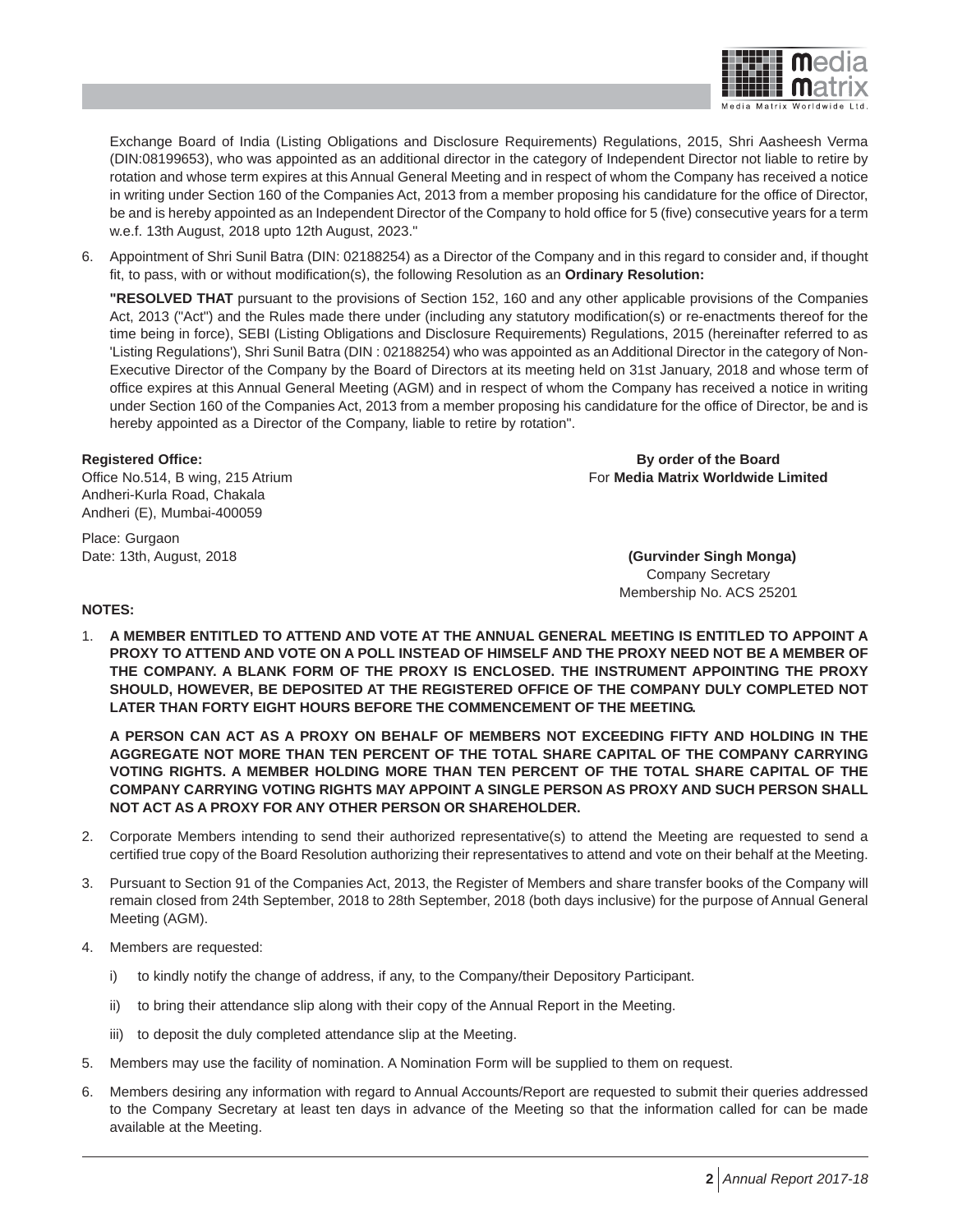

- 7. A Statement pursuant to Section 102(1) of the Companies Act, 2013, relating to the Special Business to be transacted at the Meeting is annexed hereto.
- 8. Relevant documents referred to in the accompanying Notice and Statement are open for inspection by the members at the Registered Office of the Company on all working days except Saturdays, Sundays and public holidays during business hours up to the date of the Annual General Meeting.
- 9. The Register of Directors and Key Managerial Personnel and their shareholding, maintained under Section 170 of the Companies Act, 2013, will be available for inspection by the members at the AGM.
- 10. The Register of Contracts or Arrangement in which Directors are interested, maintained under Section 189 of the Companies Act, 2013 will be available for inspection by the members at the AGM.
- 11. Copies of Annual Report for financial year ended 31st March, 2018 including Notice of AGM, Attendance Slip, Proxy Form and instructions for e-Voting are being sent by electronic mode only to all the members whose email addresses are registered with the Company/Depository Participant(s) unless any member has requested for a hard copy of the same. Members who have not registered their e-mail addresses so far, are requested to register their e-mail addresses so that they can receive the Annual Report and other communications from the Company electronically in future. For members who have not registered their e-mail addresses, physical copies of the aforesaid documents are being sent by the permitted mode.
- 12. The copies of the Annual Reports will not be distributed at the AGM. Members are requested to bring their copies to the meeting. The Annual Report of the Company is also available on the Company's website www.mmwlindia.com.
- 13. Information and other instructions relating to remote e-Voting are as under:
	- In compliance with provisions of Section 108 of the Companies Act, 2013, Rule 20 of the Companies (Management and Administration) Rules, 2014 as amended by the Companies (Management and Administration) Amendment Rules, 2015 and Regulation 44 of the Securities and Exchange Board of India (Listing Obligations and Disclosure Requirements) Regulations, 2015 and Secretarial Standard-2 on General Meetings issued by the Institute of Company Secretaries of India, the Company is pleased to provide members facility to exercise their right to vote on resolutions proposed to be considered at the Annual General Meeting (AGM) by electronic means and the business may be transacted through e-Voting Services. The facility of casting the votes by the members using an electronic voting system from a place other than venue of the AGM ("remote e-Voting") will be provided by National Securities Depository Limited (NSDL).
	- II. The facility for voting through poll paper shall be made available at the AGM and the members attending the meeting who have not cast their vote by remote e-Voting shall be able to exercise their right at the meeting through Poll paper.
	- III. The members who have cast their vote by remote e-Voting prior to the AGM may also attend the AGM but shall not be entitled to cast their vote again.
	- IV. The remote e-Voting period commences on 26th September, 2018 (9:00 am) and ends on 28th September, 2018 (5:00 pm). During this period members of the Company, holding shares either in physical form or in dematerialized form, as on the 'cut-off date' i.e. 22nd September, 2018, may cast their vote by remote e-Voting. The remote e-Voting module shall be disabled by NSDL for voting thereafter. Once the vote on a resolution is cast by the member, the member shall not be allowed to change it subsequently.
	- V. The process and manner for remote e-Voting are as under:
		- A. The procedure to login to e-Voting website consists of two steps as detailed hereunder:

#### **Step 1 : Log-in to NSDL e-Voting system**

- 1. Visit the e-Voting website of NSDL. Open web browser by typing the following URL: https://www.evoting.nsdl.com/.
- 2. Once the home page of e-Voting system is launched, click on the icon "Login" which is available under 'Shareholders' section.
- 3. A new screen will open. You will have to enter your User ID, your Password and a Verification Code as shown on the screen. Alternatively, if you are registered for NSDL eservices i.e. IDEAS, you can log-in at https://eservices.nsdl.com/ with your existing IDEAS login. Once you log-in to NSDL eservices after using your log-in credentials, click on e-Voting and you can proceed to Step 2 i.e. Cast your vote electronically.
- 4. Your User ID details will be as per details given below :
	- a) **For Members who hold shares in demat account with NSDL:** 8 Character DP ID followed by 8 Digit Client ID (For example if your DP ID is IN300\*\*\* and Client ID is 12\*\*\*\*\*\* then your user ID is IN300\*\*\*12\*\*\*\*\*\*).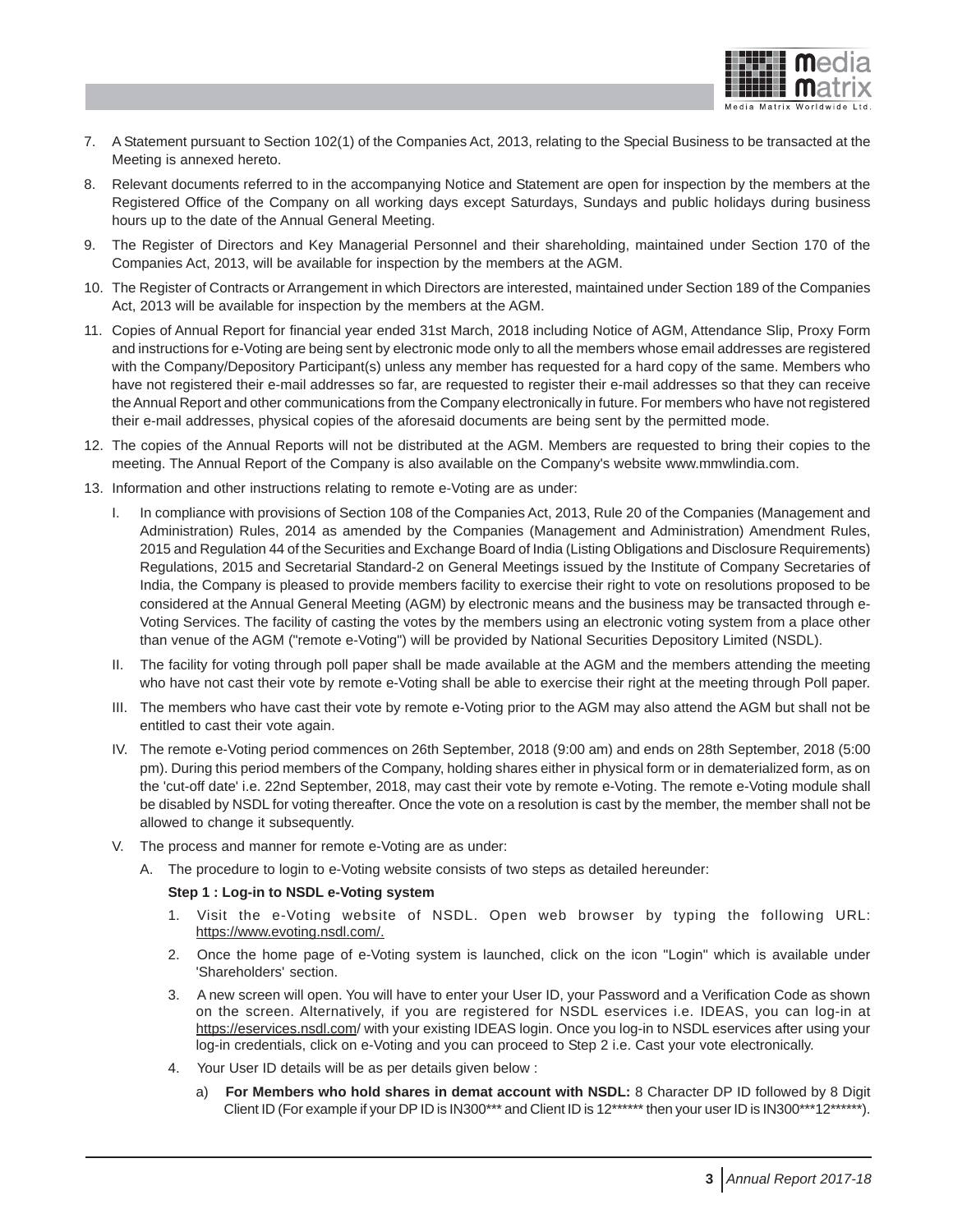

- b) **For Members who hold shares in demat account with CDSL:** 16 Digit Beneficiary ID (For example if your Beneficiary ID is 12\*\*\*\*\*\*\*\*\*\*\*\*\*\*\* then your user ID is 12\*\*\*\*\*\*\*\*\*\*\*\*\*\*\*.
- c) **For Members holding shares in Physical Form:** EVEN Number followed by Folio Number registered with the company (For example if folio number is 001\*\*\* and EVEN is 101456 then user ID is 101456001\*\*\*).
- 5. Your password details are given below:
	- a. If you are already registered for e-Voting, then you can use your existing password to login and cast your vote.
	- b. If you are using NSDL e-Voting system for the first time, you will need to retrieve the 'initial password' which was communicated to you. Once you retrieve your 'initial password', you need to enter the 'initial password' and the system will force you to change your password.
	- c. How to retrieve your 'initial password'?
		- i. If your email-ID is registered in your demat account or with the company, your 'initial password' is communicated to you on your email ID. Trace the email sent to you from NSDL from your mailbox. Open the email and open the attachment i.e. a .pdf file. Open the .pdf file. The password to open the .pdf file is your 8 digit client ID for NSDL account, last 8 digits of client ID for CDSL account or folio number for shares held in physical form. The .pdf file contains your 'User ID' and your 'initial password'.
		- ii. If your email ID is not registered, your 'initial password' is communicated to you on your postal address.
- 6. If you are unable to retrieve or have not received the "Initial password" or have forgotten your password:
	- a. Click on **"Forgot User Details/Password?"**(If you are holding shares in your demat account with NSDL or CDSL) option available on www.evoting.nsdl.com.
	- b. **"Physical User Reset Password?"** (If you are holding shares in physical mode) option available on www.evoting.nsdl.com.
	- c. If you are still unable to get the password by aforesaid two options, you can send a request at evoting@nsdl.co.in mentioning your demat account number/folio number, your PAN, your name and your registered address.
- 7. After entering your password, tick on Agree to "Terms and Conditions" by selecting on the check box.
- 8. Now, you will have to click on "Login" button.
- 9. After you click on the "Login" button, Home page of e-Voting will open.

#### **Step 2 : Cast your vote electronically on NSDL e-Voting system.**

- 1. After successful login at Step 1, you will be able to see the Home page of e-Voting. Click on e-Voting. Then, click on Active Voting Cycles.
- 2. After click on Active Voting Cycles, you will be able to see all the companies "EVEN" in which you are holding shares and whose voting cycle is in active status.
- 3. Select "EVEN" of the Company i.e. MMWL
- 4. Now you are ready for e-Voting as the Voting page opens.
- 5. Cast your vote by selecting appropriate options i.e. assent or dissent, verify/modify the number of shares for which you wish to cast your vote and click on "Submit" and also "Confirm" when prompted.
- 6. Upon confirmation, the message "Vote cast successfully" will be displayed.
- 7. You can also take the printout of the votes cast by you by clicking on the print option on the confirmation page.
- 8. Once you confirm your vote on the resolution, you will not be allowed to modify your vote.
- 9. Institutional shareholders (i.e. other than individuals, HUF, NRI etc.) are required to send scanned copy (PDF/ JPEG Format) of the relevant Board Resolution/ Authority letter etc. who are authorized to vote, to the Scrutinizer through e-mail to scrutinizer@mmwlindia.com with a copy marked to evoting@nsdl.co.in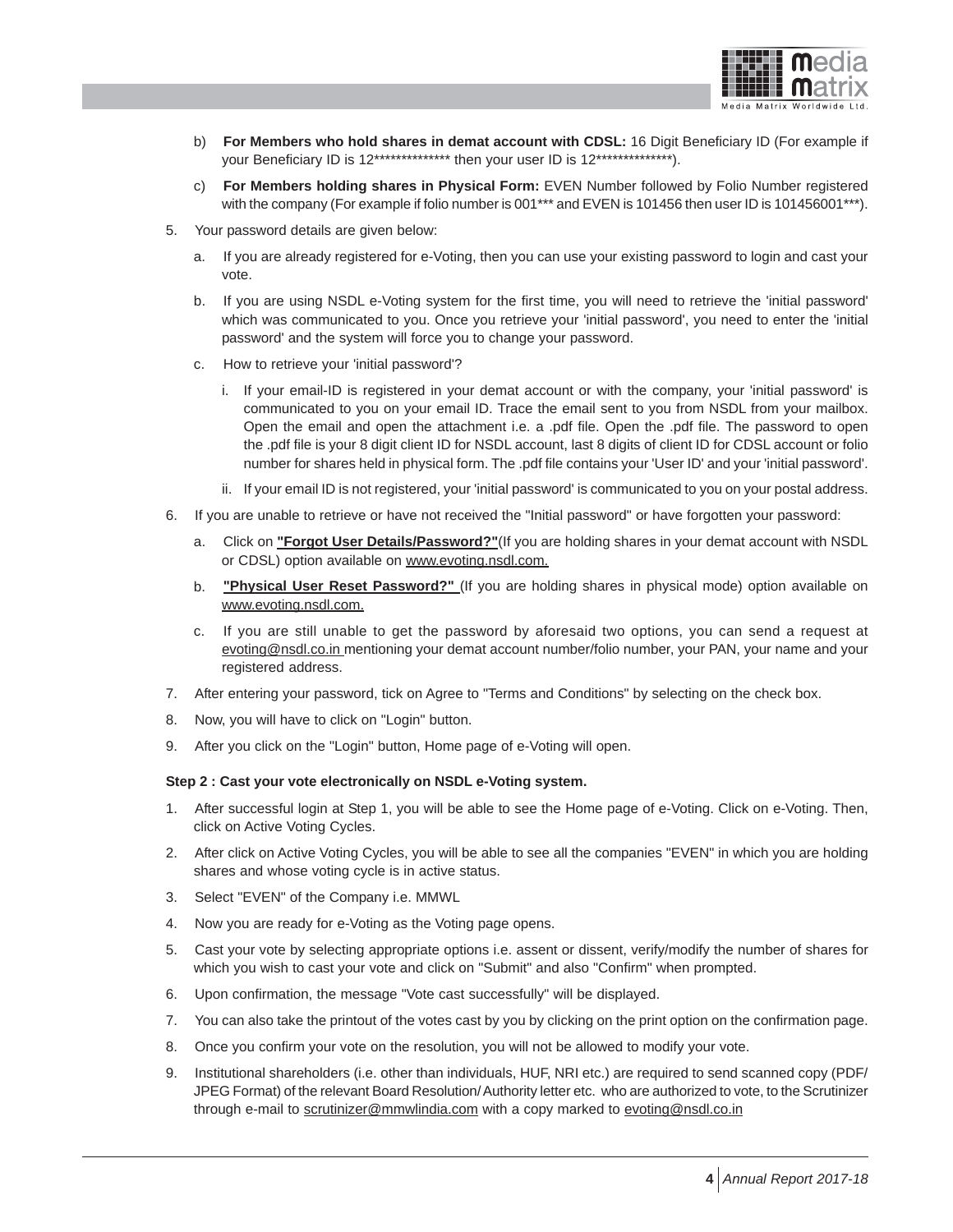

- 10. It is strongly recommended not to share your password with any other person and take utmost care to keep your password confidential. Login to the e-voting website will be disabled upon five unsuccessful attempts to key in the correct password. In such an event, you will need to go through the "Forgot User Details/Password?" or "Physical User Reset Password?" option available on www.evoting.nsdl.com to reset the password.
- 11. In case of any queries, you may refer the Frequently Asked Questions (FAQs) for Members and remote e-voting user manual for Members available at the download section of www.evoting.nsdl.com or call on toll free no.: 1800-222- 990 or contact Ms. Pallavi Mhatre, Assistant Manager, National Securities Depository Ltd., Trade World, 'A' Wing, 4th Floor, Kamala Mills Compound, Senapati Bapat Marg, Lower Parel, Mumbai - 400 013, at the designated email address: pallavid@nsdl.co.in/ evoting@nsdl.co.in or at telephone no. +91 22 24994545 who will also address the grievances connected with the voting by electronic means. Members may also write to the Company Secretary at the email address: mmwl.corporate@gmail.com
- 12. You can update your mobile number and email Id in the user profile details of the folio which may be used for sending communication(s) regarding NSDL e-voting system in future.
- VI. The voting rights of members shall be in proportion to their shares of the paid up equity share capital of the Company as on the cut-off date i.e. **22nd September, 2018.**
- VII. Any person, who acquires shares of the Company and become member of the Company after dispatch of the notice and holding shares as of the cut-off date i.e. 22nd September, 2018 may obtain the login ID and password by sending a request at evoting@nsdl.co.in or Issuer/RTA.
- VIII. A person, whose name is recorded in the Register of Members or in the Register of Beneficial Owners maintained by the depositories as on the cut-off date only shall be entitled to avail the facility of remote e-Voting as well as voting at the AGM through poll paper.
- IX. MZ & Associates, Company Secretaries has been appointed for as the Scrutinizer to scrutinize the Poll and remote e-Voting process in a fair and transparent manner.
- X. The Chairman shall, at the AGM at the end of discussion on the resolutions on which voting is to be held, allow voting with the assistance of scrutinizer, by use of "Poling Paper" for all those members who are present at the AGM but have not cast their votes by availing the remote e-Voting facility.
- XI. The Scrutinizer shall after the conclusion of voting at the AGM, will first count the votes cast at the meeting and thereafter unblock the votes cast through remote e-Voting in the presence of at least two witnesses not in the employment of the Company and shall make, not later than two days of the conclusion of the AGM a consolidated scrutinizer's report of the total votes cast in favour or against, if any, to the Chairman or a person authorized by him in writing, who shall countersign the same and declare the result of the voting forthwith.
- XII. The Results declared alongwith the report of the Scrutinizer shall be placed on the website of the Company www.mmwlindia.com and on the website of NSDL immediately after the declaration of result by the Chairman or a person authorized by him in writing. The results shall also be immediately forwarded to the BSE Limited (BSE).
- XIII. Subject to receipt of requisite number of votes, the Resolutions shall be deemed to be passed on the date of Annual General Meeting i.e. 29th September, 2018.
- XIV. Route Map of the venue of 33rd Annual General Meeting is enclosed.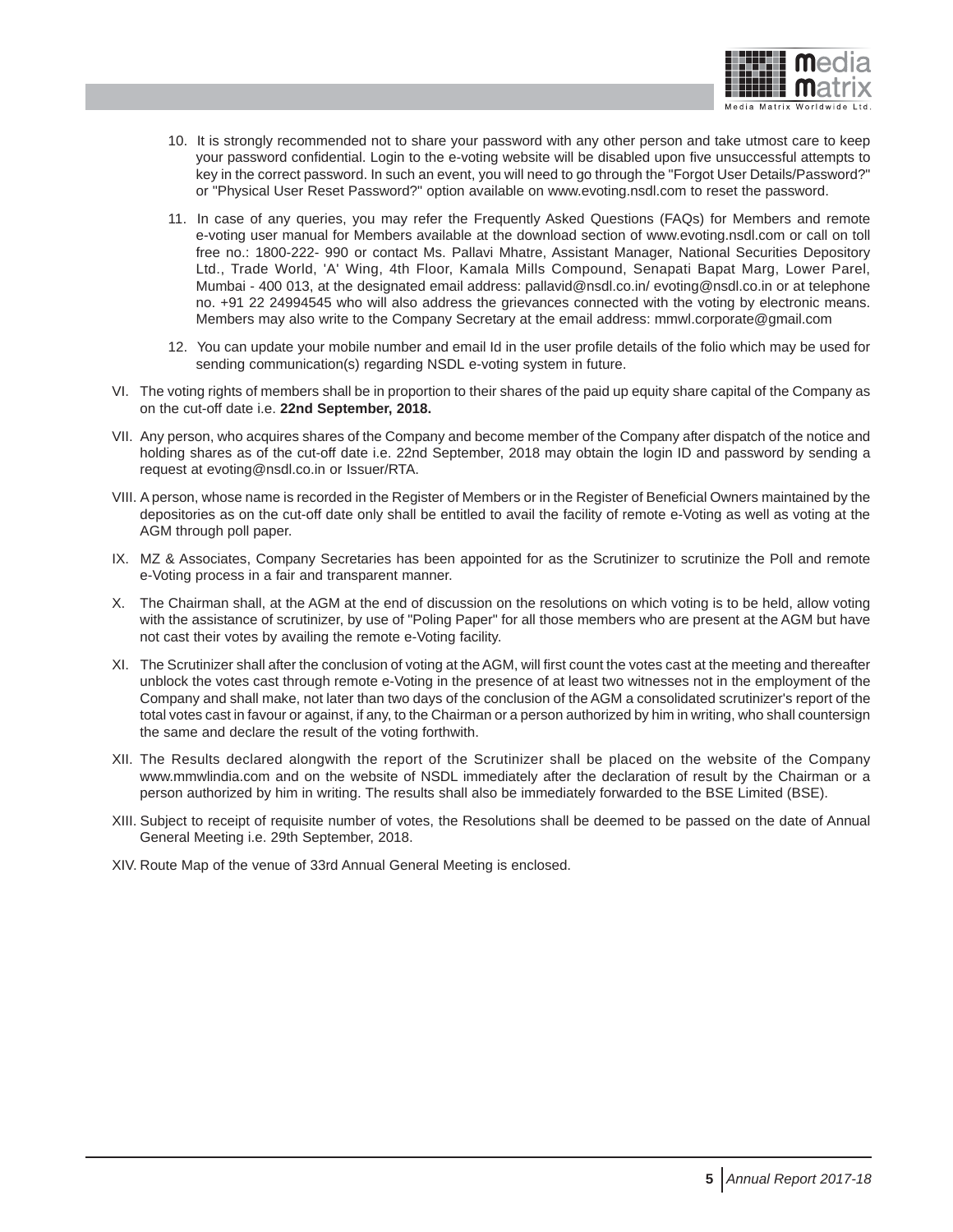

**Details of Directors retiring by rotation, proposed to be appointed as Non-executive director and appointment as Independent Director, pursuant to Regulation 36(3) of the Securities and Exchange Board of India (SEBI Listing Obligations and Disclosure Requirements) Regulations, 2015 and Secretarial Standards -2 on General Meeting issued by the Institute of Company Secretaries of India.**

| Name of the Director                                                            | Shri Sandeep Jairath                                                                                                                                                                                                                                                                                                                                                                                                                | Smt. Bela Banerjee                                                                                                                                                                                                                                                                                                                                                                                                                                                                                                                                                                                                                                                                                                                                                                                                                                                                                                                                                                                                           | Shri Aasheesh<br>Verma                                                                                                                                                                                                                                                                                                                                                                                                                                                                                                                          | <b>Shri Sunil Batra</b>                                                                                                                                                                                                                                                                                                                                                                              |
|---------------------------------------------------------------------------------|-------------------------------------------------------------------------------------------------------------------------------------------------------------------------------------------------------------------------------------------------------------------------------------------------------------------------------------------------------------------------------------------------------------------------------------|------------------------------------------------------------------------------------------------------------------------------------------------------------------------------------------------------------------------------------------------------------------------------------------------------------------------------------------------------------------------------------------------------------------------------------------------------------------------------------------------------------------------------------------------------------------------------------------------------------------------------------------------------------------------------------------------------------------------------------------------------------------------------------------------------------------------------------------------------------------------------------------------------------------------------------------------------------------------------------------------------------------------------|-------------------------------------------------------------------------------------------------------------------------------------------------------------------------------------------------------------------------------------------------------------------------------------------------------------------------------------------------------------------------------------------------------------------------------------------------------------------------------------------------------------------------------------------------|------------------------------------------------------------------------------------------------------------------------------------------------------------------------------------------------------------------------------------------------------------------------------------------------------------------------------------------------------------------------------------------------------|
| DIN No.                                                                         | 05300460                                                                                                                                                                                                                                                                                                                                                                                                                            | 07047271                                                                                                                                                                                                                                                                                                                                                                                                                                                                                                                                                                                                                                                                                                                                                                                                                                                                                                                                                                                                                     | 08199653                                                                                                                                                                                                                                                                                                                                                                                                                                                                                                                                        | 02188254                                                                                                                                                                                                                                                                                                                                                                                             |
| Date of Birth                                                                   | 11.04.1972<br>07.10.1950<br>19.09.1965                                                                                                                                                                                                                                                                                                                                                                                              |                                                                                                                                                                                                                                                                                                                                                                                                                                                                                                                                                                                                                                                                                                                                                                                                                                                                                                                                                                                                                              |                                                                                                                                                                                                                                                                                                                                                                                                                                                                                                                                                 | 18.04.1957                                                                                                                                                                                                                                                                                                                                                                                           |
| Date of first<br>Appointment                                                    | 25.05.2017                                                                                                                                                                                                                                                                                                                                                                                                                          | 31.03.2015                                                                                                                                                                                                                                                                                                                                                                                                                                                                                                                                                                                                                                                                                                                                                                                                                                                                                                                                                                                                                   | 13.08.2018                                                                                                                                                                                                                                                                                                                                                                                                                                                                                                                                      | 31.01.2018                                                                                                                                                                                                                                                                                                                                                                                           |
| <b>Experience/Expertise</b><br>in Specific Functional<br>Areas                  | Shri Sandeep Jairath<br>aged 46 years is a<br>Commerce Graduate<br>and holds a degree in<br>MBA Finance.<br>Shri<br>Jairath has more than<br>20 years of experience<br>in telecom and other<br>related industries.                                                                                                                                                                                                                  | Smt. Bela Banerjee has more than 40<br>years' experience in Government of<br>India on different positions both in<br>Ministry of Railways as well as in the<br>Ministry of HRD, Department of<br>Education. After superannuating from<br>Indian Railways in October, 2010, she<br>joined as Member Technical in<br>Railway Claims Tribunal. She has<br>also represented as Director in the<br>Board of Directors of Container<br>Corporation of India as Govt.<br>nominee. She has vast experience of<br>works tender, project management &<br>financial management of construction<br>projects. As ED-Finance/<br>Exp.<br>Railway Board, she was responsible<br>for financial appraisal of investment<br>proposals of various projects like New<br>Lines, Doubling, Bridges etc. and<br>dealt with various matters concerning<br>Railway PSUs, RITES, IRCON. She<br>is also registered member with<br>Arbitration Council of India. She has<br>handled various arbitration at different<br>level in Railway and other PSUs. | Shri<br>Aasheesh<br>Verma<br>is<br>B.Sc<br>graduate and hold a<br>degree of B.E.<br>in<br>Electronics<br>&<br>Telecommunications.<br>He has also done his<br>MBA<br>from<br>ШM<br>Calcutta. He has<br>more than 27 year of<br>experience in Sales<br>&<br>Marketing,<br>business operations,<br>revenue and cost<br>management.<br>He<br>had worked as Chief<br>Operating Officer of<br>Tata<br>Teleservices<br>(Tata<br>DoCoMo),<br>Chief<br>Operating<br>officer of MTS India,<br>Country<br>Manager<br>(India) of InterPacket<br>Inc. (USA). | Shri Batra is a Commerce<br>graduate He is having an<br>experience of 28 years and<br>an<br>aficionado<br>is<br>in<br>Consumer Sales and a<br>Marketing professional with<br>a successful track record of<br>over two<br>decades<br>in<br>various<br><b>FMCG</b><br>multinationals like Lipton<br>India (HUL), Kelloggs India,<br>Bata India, Coca-Cola and<br>Tata Tele Services Limited<br>(TTSL). |
| Qualification(s)                                                                | B. Com, MBA<br>(Finance)                                                                                                                                                                                                                                                                                                                                                                                                            | MA (History), LL.B                                                                                                                                                                                                                                                                                                                                                                                                                                                                                                                                                                                                                                                                                                                                                                                                                                                                                                                                                                                                           | <b>B.Sc, B.E.</b><br>(Electronics &<br>Telecommunications)                                                                                                                                                                                                                                                                                                                                                                                                                                                                                      | B.Com                                                                                                                                                                                                                                                                                                                                                                                                |
| Directorship in other<br>Companies                                              | <b>NIL</b><br>1. Media Matrix<br>1. Himachal Futuristic<br><b>Enterprises Private</b><br>Communications Ltd.<br>Limited<br>2. Adhunik Power & Natural<br>2. nexG Devices<br>Resources limited<br><b>Private Limited</b><br>3. The Braithwaite Burn and Jessop<br>3. MNV Alliances<br>Construction Company Ltd.<br>Private Limited<br>4. MN Media Ventures<br><b>Private Limited</b><br>5. MN Televentures<br><b>Private Limited</b> |                                                                                                                                                                                                                                                                                                                                                                                                                                                                                                                                                                                                                                                                                                                                                                                                                                                                                                                                                                                                                              |                                                                                                                                                                                                                                                                                                                                                                                                                                                                                                                                                 | 1. nexG Devices Private<br>Limited<br>2. Oneclick Technologies<br><b>Private Limited</b><br>3. In-Touch Infotech<br>Services Private limited<br>4. DigiVive Services Private<br>Limited<br>5. Benefitsplus Media<br><b>Private Limited</b>                                                                                                                                                           |
| Chairmanship/<br>Membership of<br><b>Committees (across all</b><br>public Cos.) | <b>NIL</b>                                                                                                                                                                                                                                                                                                                                                                                                                          | <b>Himachal Futuristic</b><br><b>Communications Ltd.</b><br>Nomination, Remuneration and<br>Compensation Committee-<br>Chairperson<br>Audit Committee-Member<br><b>Media Matrix Worldwide Limited</b><br>Nomination and Remuneration<br>Committee - Chairperson<br><b>Adhunik Power &amp; Natural</b><br><b>Resources Ltd</b><br>Audit Committee-Member<br>The Braithwaite Burn and Jessop<br><b>Constructions Co. Ltd.</b><br>Audit Committee-Member                                                                                                                                                                                                                                                                                                                                                                                                                                                                                                                                                                        | <b>NIL</b>                                                                                                                                                                                                                                                                                                                                                                                                                                                                                                                                      | <b>DigiVive Services Private</b><br>Limited<br>Nomination and<br>Remuneration Committee -<br>Member<br>Audit Committee- Member                                                                                                                                                                                                                                                                       |
| Shareholding in the<br>Company                                                  | <b>NIL</b>                                                                                                                                                                                                                                                                                                                                                                                                                          | <b>NIL</b>                                                                                                                                                                                                                                                                                                                                                                                                                                                                                                                                                                                                                                                                                                                                                                                                                                                                                                                                                                                                                   | <b>NIL</b>                                                                                                                                                                                                                                                                                                                                                                                                                                                                                                                                      | <b>NIL</b>                                                                                                                                                                                                                                                                                                                                                                                           |
| <b>Relationship with</b><br>other Directors and<br><b>KMPs of the Company</b>   | None                                                                                                                                                                                                                                                                                                                                                                                                                                | None                                                                                                                                                                                                                                                                                                                                                                                                                                                                                                                                                                                                                                                                                                                                                                                                                                                                                                                                                                                                                         | None                                                                                                                                                                                                                                                                                                                                                                                                                                                                                                                                            | None                                                                                                                                                                                                                                                                                                                                                                                                 |
| No. of Board Meeting<br>held/ Attended                                          | 6/5                                                                                                                                                                                                                                                                                                                                                                                                                                 | 6/6                                                                                                                                                                                                                                                                                                                                                                                                                                                                                                                                                                                                                                                                                                                                                                                                                                                                                                                                                                                                                          | <b>NA</b>                                                                                                                                                                                                                                                                                                                                                                                                                                                                                                                                       | 6/0                                                                                                                                                                                                                                                                                                                                                                                                  |
| <b>Last Remuneration</b><br>drawn (per annum)                                   | Rs.34,08,219/-                                                                                                                                                                                                                                                                                                                                                                                                                      | Rs.50,000/- as a sitting fees                                                                                                                                                                                                                                                                                                                                                                                                                                                                                                                                                                                                                                                                                                                                                                                                                                                                                                                                                                                                | <b>NA</b>                                                                                                                                                                                                                                                                                                                                                                                                                                                                                                                                       | NA.                                                                                                                                                                                                                                                                                                                                                                                                  |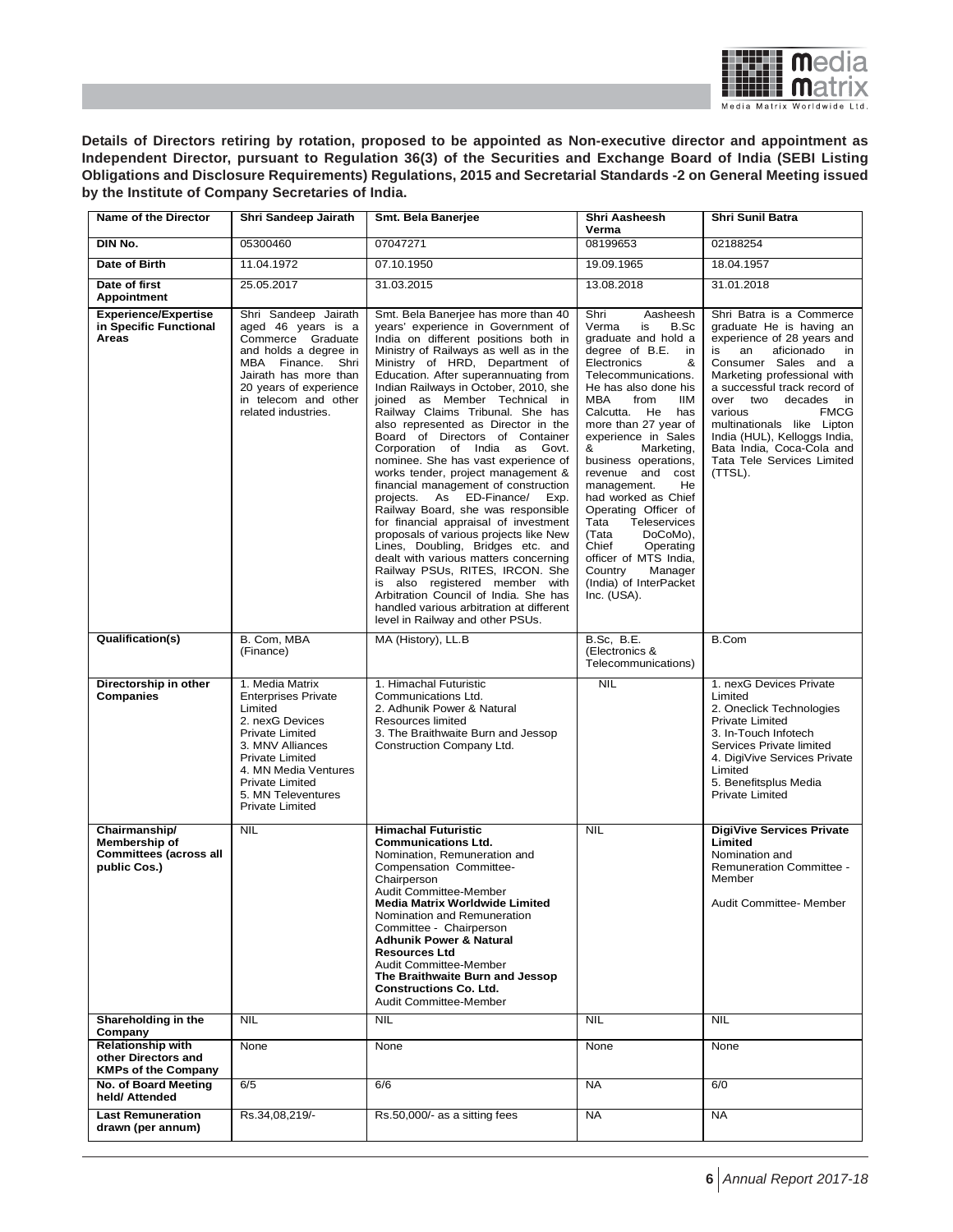

The above information may be treated as part of Statement annexed under Section 102 of the Companies Act, 2013 for item no 2, 4, 5 and 6 of the AGM Notice. The Board of Directors recommends the appointment of above directors.

### **STATEMENT PURSUANT TO SECTION 102(1) OF THE COMPANIES ACT, 2013 ("the Act")**

The following Statement sets out all material facts relating to the Special Business mentioned in the accompanying Notice:

#### **Item No 4.**

The Board of Directors and Shareholders at their meetings held on 31st March, 2015 and 28th September, 2015 respectively had appointed Smt. Bela Banerjee as an Independent Director pursuant to Section 149 of the Companies Act, 2013 and other applicable provisions for a period commencing from 31st March, 2015 till the conclusion of 31st Annual General Meeting held on 30th September, 2016 for the first term of one year.

Subsequently, the Board of Directors and Shareholders at their meetings held on 12th August, 2015 and 30th September, 2016 respectively had appointed Bela Banerjee as an Independent Director pursuant to Section 149 of the Companies Act, 2013 and other applicable provisions for a period commencing from 12th August, 2016 till the conclusion of 33rd Annual General Meeting for a period of two years and accordingly will cease to be an Independent Director of the Company with the conclusion of 33rd Annual General Meeting to be held on 29th September, 2018.

Smt. Bela Banerjee has more than 40 years' experience in Government of India on different positions both in Ministry of Railways as well as in the Ministry of HRD, Department of Education. After superannuating from Indian Railways in October, 2010, she joined as Member Technical in Railway Claims Tribunal. She has also represented as Director in the Board of Directors of Container Corporation of India as Govt. nominee. She has vast experience of works tender, project management & financial management of construction projects. As ED-Finance/ Exp. Railway Board, she was responsible for financial appraisal of investment proposals of various projects like New Lines, Doubling, Bridges etc. and dealt with various matters concerning Railway PSUs, RITES, IRCON. She is also registered member with Arbitration Council of India. She has handled various arbitration at different level in Railway and other PSUs.

A brief profile of Smt. Bela Banerjee as Non-Executive Director is given under the heading details of Directors retiring by rotation and proposed to be appointed as Non-Executive Director and appointment as Independent Director of the Company, pursuant to Regulation 36(3) of the Securities and Exchange Board of India (Listing Obligations and Disclosure Requirements) Regulations, 2015 ("Listing Regulations") and Secretarial Standard-2 on General Meetings issued by the Institute of Company Secretaries of India or elsewhere in Notice.

This Statement may also be regarded as a disclosure under Regulation 36(3) of the Listing Regulations and Secretarial Standard on General meetings issued by the Institute of Company Secretaries of India.

The performance of Smt. Bela Banerjee was evaluated satisfactory in the effective and efficient discharge of her roles and responsibilities as an Independent Director of the Company for the year 2017-18.

The Board of Directors of the Company on the recommendations of the Nomination and Remuneration Committee at their meeting held on 13th August, 2018 has appointed Smt. Bela Banerjee as a Non-Executive Director of the Company w.e.f. 29th September, 2018, liable to retire by rotation. Your directors feel confident that your Company will be immensely benefitted by her continuing association with the Board.

Smt. Bela Banerjee is not dis-qualified from being appointed as a Director in terms of Section 164 of the Act, and has given a consent to act as Director of the Company.

Smt. Bela Banerjee doesn't hold any equity shares in the Company.

The Company has received a notice in writing from a member under Section 160 of the Act proposing the candidature of Smt. Bela Banerjee for the office of Director, to be appointed as such under Section 152 of the Act.

In view of above, the Board of Directors upon the recommendation of the Nomination and Remuneration Committee in its Meeting held on 13th August, 2018, has approved the appointment of Smt. Bela Banerjee as a Non-Executive Director of the Company, a director liable to retire by rotation and recommends the same for the approval by the Shareholders of the Company as an Ordinary Resolution.

Accordingly, it is proposed to appoint Smt. Bela Banerjee as Non-Executive Director, liable to retire by rotation pursuant to Section 152, and other applicable provisions of the Act and the Rules made there under.

Smt. Bela Banerjee is interested in the resolution set out at Item No. 4 of the Notice with regard to her appointment. The relatives of Smt. Bela Banerjee may be deemed to be interested in the aforesaid resolution to the extent of their shareholding interest, if any, in the Company.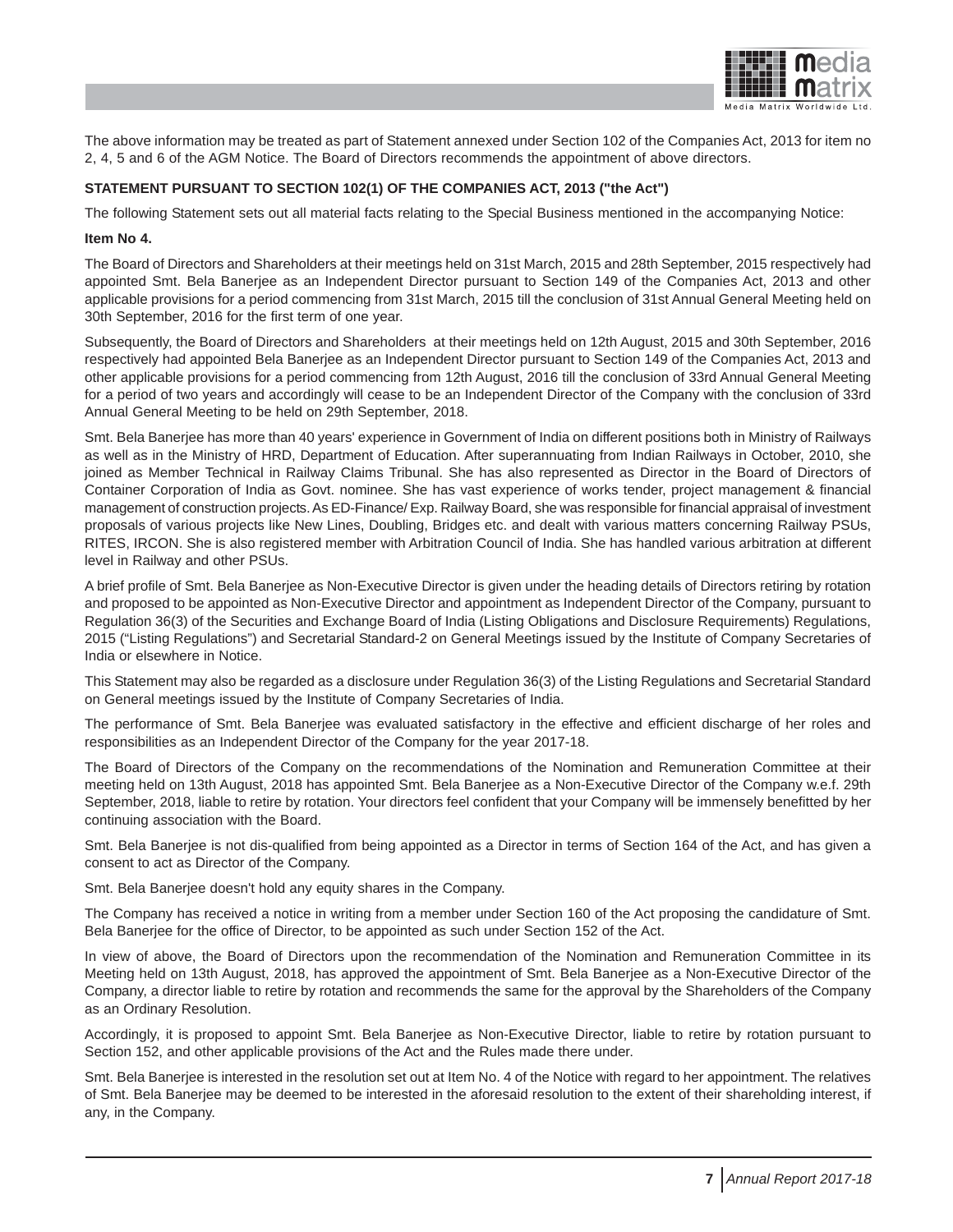

Save and except the above, none of the Directors and Key Managerial Personnel of the Company and their relatives are in anyway concerned or interested, financially or otherwise, in the resolution set out at Item No. 4 of the Notice.

The board recommend the ordinary Resolution set out at Item No. 4 of the Notice for approval by the shareholders of the Company.

#### **Item No. 5.**

As per the provisions of Section 149(1) of the Companies Act, 2013 and Regulation 17 of the Securities and Exchange Board of India (Listing Obligations and Disclosure Requirements) Regulations, 2015, ("Listing Regulations") the Company should have one third of total number of Directors as Independent Directors.

Section 149 of the Act inter-alia stipulates the criteria of independence should a Company propose to appoint an independent director on its Board. As per the said Section, an independent director can hold office for a term up to five consecutive years on the Board of a company and he/she shall not be included in the total number of directors for retirement by rotation.

Keeping in view the above requirements, the Nomination and Remuneration Committee and the Board of Directors of the Company at their respective meetings held on 13th August, 2018 have appointed Shri Aasheesh Verma (DIN:08199653) as an Additional Director in the category of Independent Director of the Company w.e.f. 13th August, 2018 subject to the approval of Shareholders of the Company. In terms of Section 161(1) of the Act, Shri Aasheesh Verma hold office only upto the date of ensuing AGM of the Company to be held on 29th September, 2018.

The Company has received necessary declaration from Shri Aasheesh Verma that he meets with the criteria of independence as prescribed both under sub-section (6) of Section 149 of the Act and under Regulation 16 of the Listing Regulation.

In the opinion of the Board of Directors, Shri Aasheesh Verma fulfils the conditions for appointment as an Independent Director as specified in the Act and the Listing Regulation.

Shri Aasheesh Verma is independent of the management.

Shri Aasheesh Verma is not disqualified from being appointed as Director in terms of Section 164 of the Act and has given his consent to act as Director. He does not hold any equity shares in the Company.

The Company has received notice in writing from a member under Section 160 of the Act proposing the candidature of Shri Aasheesh Verma for the office of the Director of the Company to be appointed as such under Section 149 of the Act.

Copy of the draft letter of appointment of Shri Aasheesh Verma as an Independent Director, setting out the terms and conditions is available for inspection by members at the Registered Office of the Company.

Shri Aasheesh Verma is B.Sc graduate and hold a degree of B.E. in Electronics & Telecommunications. He has also done his MBA from IIM Calcutta. He has more than 27 year of experience in Sales & Marketing, business operations, revenue and cost management. He had worked as Chief Operating Officer of Tata Teleservices (Tata DoCoMo), Chief Operating officer of MTS India, Country Manager (India) of InterPacket Inc. (USA).

Shri Aasheesh Verma does not hold any shares in the Company.

This statement may also be regarded as a disclosure under Regulation 36(3) of the Listing Regulations and Secretarial Standard on General Meeting issued by the Institute of Company Secretaries of India.

It is proposed to appoint Shri Aasheesh Verma as an Independent Director under Section 149 of the Act and other applicable provisions of the Act and the rules made thereunder for a term up of 5(five) consecutive years with effect from 13th August, 2018 upto 12th August, 2023. He will not be liable to retire by rotation.

Shri Aasheesh Verma is interested in the Resolution set out at Item No. 5 of the Notice with regard to his appointment. The relatives of Shri Aasheesh Verma may be deemed to be interested in the resolution set out at Item No. 5 of the Notice, to the extent of their shareholding interest, if any, in the Company.

Save and except the above, none of the other Directors/Key Managerial Personnel of the Company/their relatives are, in any way, concerned or interested, financially or otherwise, in the resolution set out at Item No. 5 of the Notice.

The Board considers that association of Shri Aasheesh Verma would be of immense benefit to the Company and it is desirable to avail his services as an Independent Director of the Company.

The Board recommends the Ordinary Resolution set out at Item No. 5 of the Notice for approval by the shareholders of the Company.

**Item No. 6.**

Based on the recommendation of Nomination and Remuneration Committee, the Board of Directors had appointed Shri. Sunil Batra (DIN: 02188254) as an Additional Director of the Company with effect from 31st January, 2018.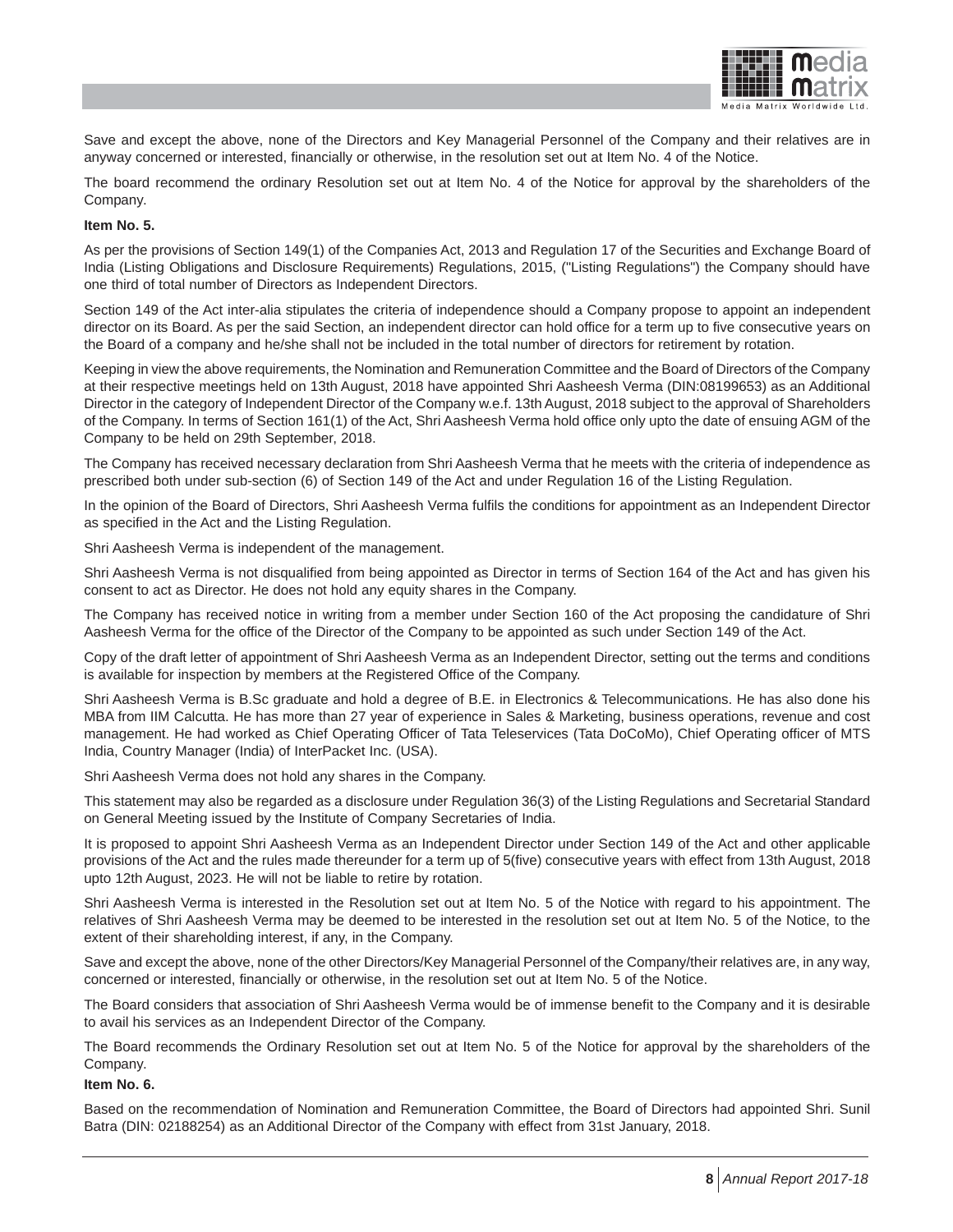

In terms of Section 161(1) of the Companies Act, 2013, Shri Batra holds office upto the date of this Annual General Meeting but is eligible for the appointment as a Director. The Company has received a Notice from member proposing his candidature for the office of Director.

Shri Batra is a Commerce graduate. He is having an experience of 28 years and is an aficionado in Consumer Sales and a Marketing professional with a successful track record of over two decades in various FMCG multinationals like Lipton India (HUL), Kelloggs India, Bata India, Coca-Cola and Tata Tele-Services Limited (TTSL).

This statement may also be regarded as a disclosure under Regulations 36(3) of the Listing Regulations and Secretarial Standard on General Meeting issued by the Institute of Company Secretaries of India.

Shri Sunil Batra is not dis-qualified from being appointed as a Director in terms of Section 164 of the Act and has given his consent to act as a Director. Shri Sunil Batra along with his relatives do not hold any shares in the Company.

Shri Sunil Batra is deemed to be concerned or interested in the proposed resolution as it relates to his own appointment. The relative of Shri Sunil Batra may be deemed to be interested in the Resolution set out at Item No. 6 of the notice to the extent of their shareholding interest, if any, in the Company.

None of the other Directors and Key Managerial Personnel of your Company or their relatives are, in any way, concerned or interested, financially or otherwise in the said resolution.

The Board recommends the passing of the Ordinary Resolution as set out in the Item No. 6 of the Notice for the appointment of Shri Batra as a Director, liable to retire by rotation.

Andheri-Kurla Road, Chakala Andheri (E), Mumbai-400059

Place: Gurgaon

**Registered Office: By order of the Board** Office No. 514, B wing, 215 Atrium **For Media Matrix Worldwide Limited** For **Media Matrix Worldwide Limited** 

Date: 13th, August, 2018 **(Gurvinder Singh Monga)** Company Secretary Membership No. ACS 25201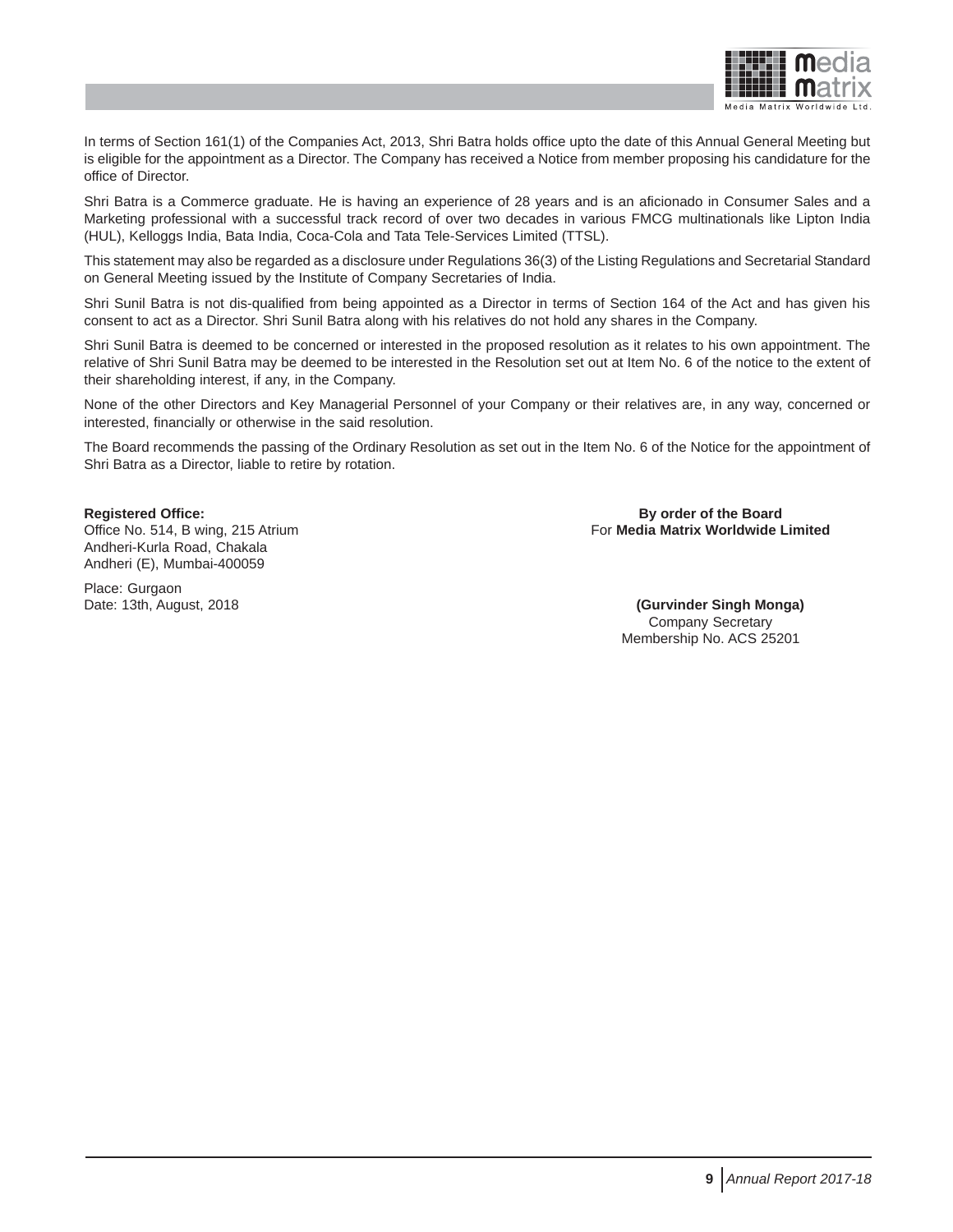

# **Media Matrix Worldwide Limited**

**Registered Office:** Office No.514, B wing, 215 Atrium, Andheri-Kurla Road, Chakala, Andheri (E), Mumbai-400059 **Telephone:** +91-22-61391700, **Fax:** +91-22-61391700 **Website:** www.mmwlindia.com, **Email:** mmwl.corporate@gmail.com

**Corporate Identity Number:** L32100MH1985PLC036518

## **ATTENDANCE SLIP**

Please fill Attendance Slip and hand it over at the entrance of the venue.

| DP-Id*     | Folio No.     |  |
|------------|---------------|--|
| Client-Id* | No. of shares |  |

\_\_\_\_\_\_\_\_\_\_\_\_\_\_\_\_\_\_\_\_\_\_\_\_\_\_\_\_\_\_\_\_\_\_\_\_\_\_\_\_\_\_\_\_\_\_\_\_\_\_\_\_\_\_\_\_\_\_\_\_\_\_\_\_\_\_\_\_\_\_\_\_\_\_\_\_\_\_\_\_\_\_\_\_\_\_\_\_\_\_\_\_\_\_\_\_\_\_\_\_

\_\_\_\_\_\_\_\_\_\_\_\_\_\_\_\_\_\_\_\_\_\_\_\_\_\_\_\_\_\_\_\_\_\_\_\_\_\_\_\_\_\_\_\_\_\_\_\_\_\_\_\_\_\_\_\_\_\_\_\_\_\_\_\_\_\_\_\_\_\_\_\_\_\_\_\_\_\_\_\_\_\_\_\_\_\_\_\_\_\_\_\_\_\_\_\_\_\_\_\_

\_\_\_\_\_\_\_\_\_\_\_\_\_\_\_\_\_\_\_\_\_\_\_\_\_\_\_\_\_\_\_\_\_\_\_\_\_\_\_\_\_\_\_\_\_\_\_\_\_\_\_\_\_\_\_\_\_\_\_\_\_\_\_\_\_\_\_\_\_\_\_\_\_\_\_\_\_\_\_\_\_\_\_\_\_\_\_\_\_\_\_\_\_\_\_\_\_\_\_\_

\_\_\_\_\_\_\_\_\_\_\_\_\_\_\_\_\_\_\_\_\_\_\_\_\_\_\_\_\_\_\_\_\_\_\_\_\_\_\_\_\_\_\_\_\_\_\_\_\_\_\_\_\_\_\_\_\_\_\_\_\_\_\_\_\_\_\_\_\_\_\_\_\_\_\_\_\_\_\_\_\_\_\_\_\_\_\_\_\_\_\_\_\_\_\_\_\_\_\_\_

Name and address of the Shareholder

Name and address of the Proxy holder \_\_\_\_\_\_\_\_\_\_\_\_\_\_\_\_\_\_\_\_\_\_\_\_\_\_\_\_\_\_\_\_\_\_\_\_\_\_\_\_\_\_\_\_\_\_\_\_\_\_\_\_\_\_\_\_\_\_\_\_\_\_\_\_\_\_\_\_\_\_

I/We hereby record my/our presence at the 33rd Annual General Meeting of the Company held on Saturday, the 29th day of September, 2018 at 09:30 A. M., Flat No. 155, 15th Floor, Mittal Court, "A" Wing, Nariman Point, Mumbai - 400021.

> \_\_\_\_\_\_\_\_\_\_\_\_\_\_\_\_\_\_\_\_\_\_ Signature of Shareholder

> \_\_\_\_\_\_\_\_\_\_\_\_\_\_\_\_\_\_\_\_\_\_ Signature of Proxy holder

\*Applicable for investors holding shares in electronic form.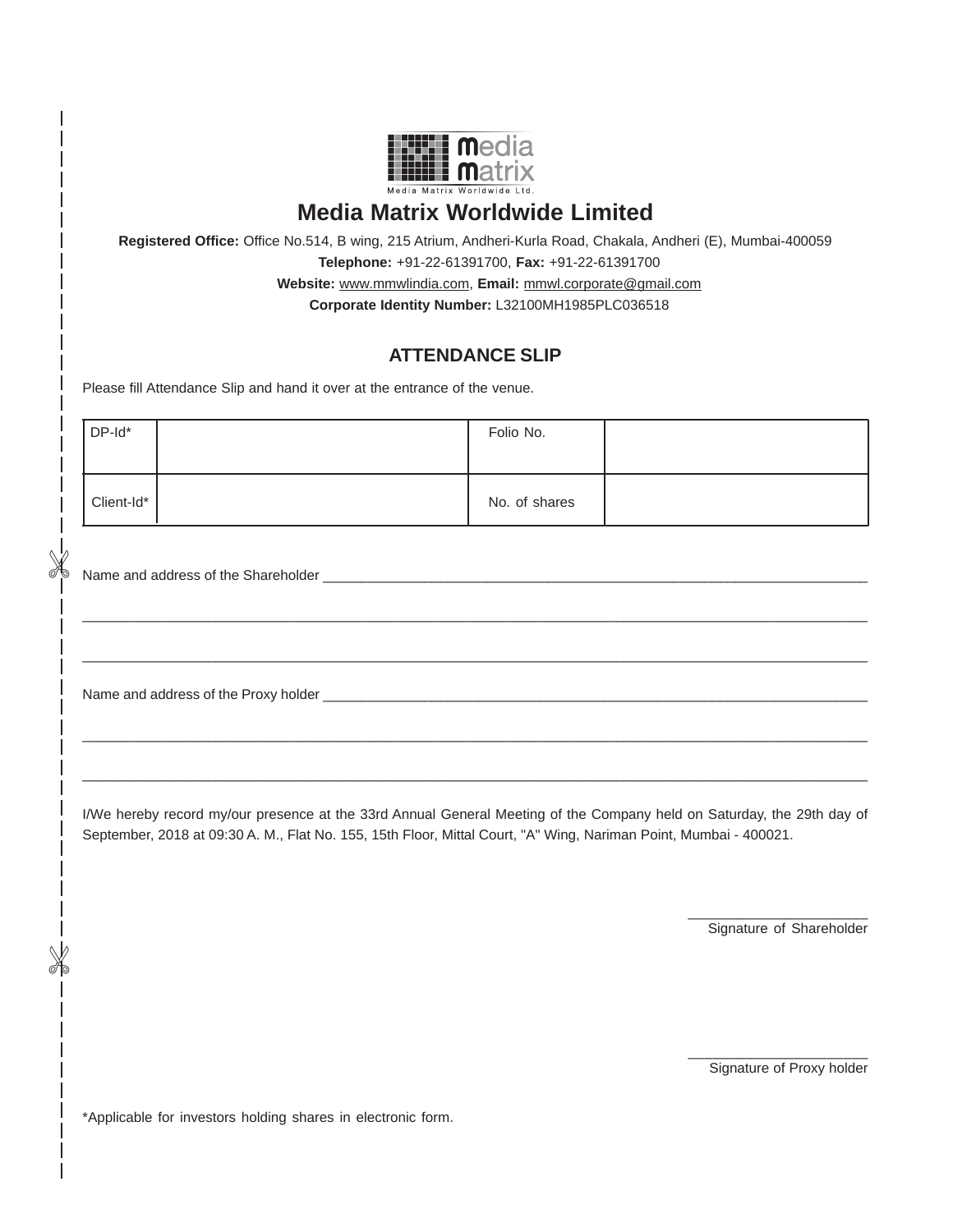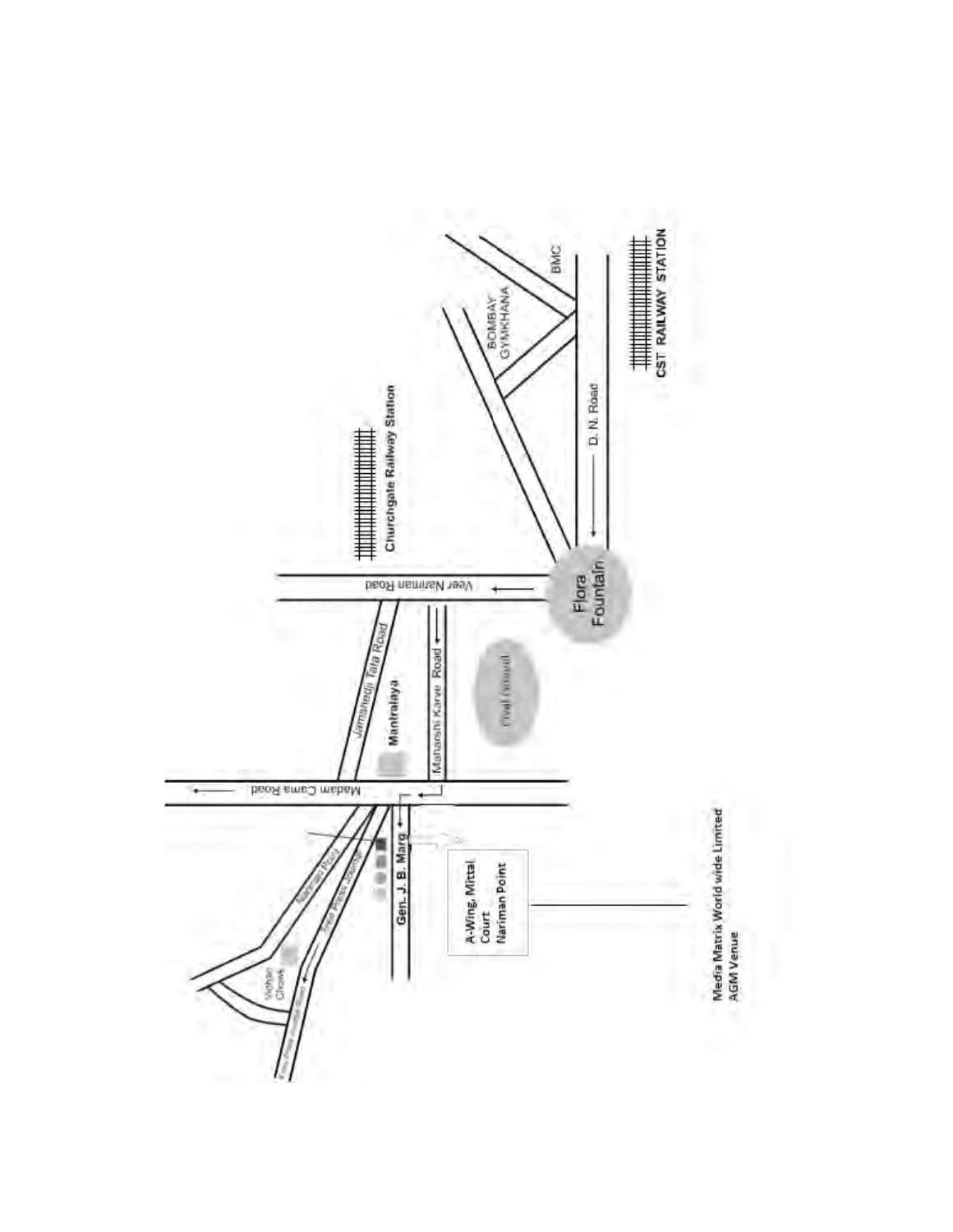

# **Media Matrix Worldwide Limited**

**Registered Office:** Office No.514, B wing, 215 Atrium, Andheri-Kurla Road, Chakala, Andheri (E), Mumbai-400059 **Telephone:** +91-22-61391700, **Fax:** +91-22-61391700 **Website:** www.mmwlindia.com, **Email:** mmwl.corporate@gmail.com

**Corporate Identity Number:** L32100MH1985PLC036518

## **PROXY FORM**

| Name of the Member(s)                                        |                                                                 |  |
|--------------------------------------------------------------|-----------------------------------------------------------------|--|
| <b>Registered Address</b>                                    |                                                                 |  |
| E-mail ID                                                    | Folio No.                                                       |  |
|                                                              | DP-ID / Client-ID*                                              |  |
|                                                              | *Applicable for shareholders holding shares in electronic form. |  |
|                                                              |                                                                 |  |
|                                                              |                                                                 |  |
|                                                              |                                                                 |  |
|                                                              |                                                                 |  |
| Limited, of Re. 1/- each hereby appoint<br>(1)<br>(2)<br>(3) |                                                                 |  |

behalf at the 33rd Annual General Meeting of the Company, to be held on Saturday, the 29th day of September, 2018 at 09:30 A. M. at Flat No 155, 15th Floor, Mittal Court, "A" Wing, Nariman Point, Mumbai - 400021 and at any adjournment thereof in respect of such resolutions as are indicated overleaf :